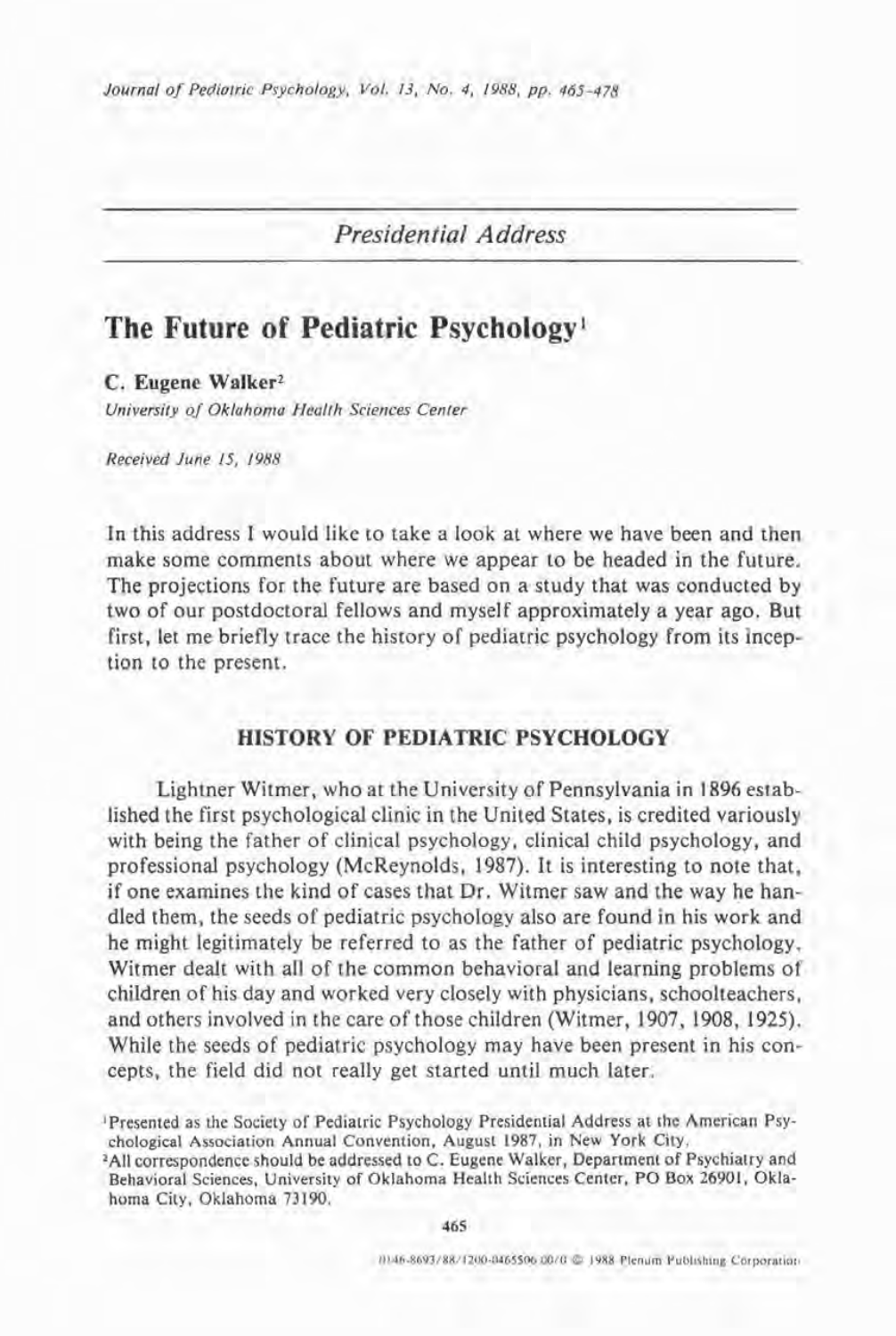A landmark along the way was the address by John Anderson given in 1930 at the Convention of the American Medical Association in which he discussed the benefits of collaboration between pediatricians and child psychologists. This address was part of a symposium presented to the Section on Diseases of Children. Anderson, a psychologist, was Director of the Institute of Child Welfare at the University of Minnesota. He discussed the contributions of psychology in terms of basic research in such areas as intelligence testing, child development, and child training. Interestingly, there are hints in Anderson's paper of applications that would today be called behavioral medicine. Thirty-five years later, in 1965, psychologist Jerome Kagan described a new marriage between pediatrics and psychology. In this important paper he outlined the ways in which pediatricians and psychologists might work together and described the benefits to children of such a union. At this time, many child psychologists around the country who were employed in medical school had begun to find that they had much in common with pediatricians. As a result, they developed close liaisons with pediatric physicians in research, clinical work, and training. Out of this developed professional experiences which were seen to be mutually beneficial. At first, most of these psychologists thought that their situation was unique and that they were alone. However, it became apparent that other people throughout the country were having a similar relationship with pediatricians and finding it filled with exciting prospects.

In 1967, George Albee, then president of the Division of Clinical Psychology (Division 12 of the American Psychological Association: APA), appointed a committee to look into this development and to make suggestions regarding the current status of such efforts (Elkins, 1986). Logan Wright served as chairperson of that committee. Also on the Committee were Lee Salk and Dorothea Ross. This Committee initiated correspondence with pediatric departments in medical schools across the nation in order to identify psychologists in such settings. During 1968-1969, the Society of Pediatric Psychology was formed and affiliated with the Section on Clinical Child Psychology of Division 12 (Elkins, 1986). The newsletter began publication in March of 1969 with Gail Gardner as the first editor. The first business meeting of the Society of Pediatric Psychology was held in the Fall of 1969 at the APA Annual Convention in Washington, DC. The following September, the bylaws of the Association were adopted. Between the years of 1969 and 1975, the newsletter of the Society was entitled *Pediatric Psychology,*  and appeared approximately 3 or 4 times per year. In 1976, the newsletter became the *Journal of Pediatric Psychology* with Donald Routh as Editor and Gary Mesibov as Associate Editor (Elkins, 1986). This provided a significant and important outlet for the research activities of pediatric psychologists. An informal newsletter for the Society was continued as a means of communication among the members of the Society. In 1980, the Society of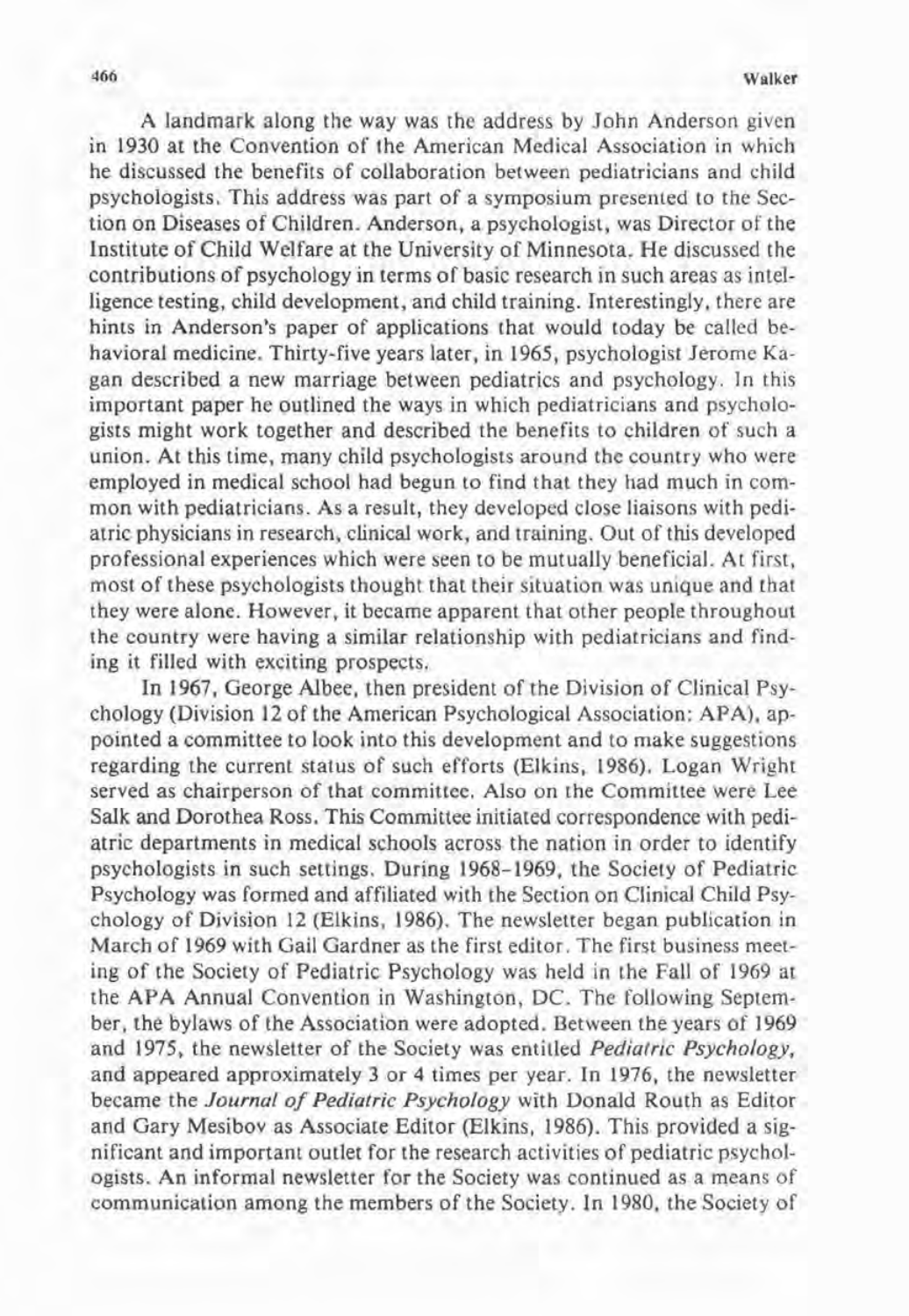Pediatric Psychology officially became Section 5 of Division 12. Currently, there are approximately 1,000 members in the Society of Pediatric Psychology and subscriptions to the *Journal of Pediatric Psychology* total 1,500. The Society has had considerable influence on the field through research publications, professional activities, task forces, study groups, conferences, and similar activities.

## **FUTURE TRENDS IN PEDIATRIC PSYCHOLOGY**

Approximately 2 years ago, two postdoctoral fellows in Pediatric Psychology at the University of Oklahoma Health Sciences Center, Dr. Keith Kaufman and Dr. Wayne Holden, approached me with the idea of doing a study of future trends in pediatric psychology. They suggested that we use the Delphi procedure (Linstone & Turroff, 1975) which has been used effectively in a number of other areas. The idea was certainly appealing to me and it seemed an opportune time in the history of the Society to conduct such a study. We were able to obtain a small grant from the Psychiatry and Behavioral Sciences Department of the University of Oklahoma Health Sciences Center to pursue this project. The project involved a series of two surveys (Kaufman, Holden, & Walker, 1987). The first survey was an openended questionnaire in which experts were solicited for their opinions regarding issues of importance for the future in three key domains: research, training, and clinical service. As designed, the study included professionals in the area of clinical child psychology as well as pediatric psychology. We were particularly interested in exploring the differences between the two, since this has often been debated. In the present address, however, I primarily discuss pediatric psychology.

The original group of experts to whom our questionnaire was mailed were identified by virtue of their serving on the editorial boards of the *Jour*nal *of Pediatric Psychology* or the *Journal of Clinical Child Psychology* or because they served as directors of pediatric or clinical training programs.<sup>3</sup> For this questionnaire, a 69% return rate was achieved which provided us with 80 completed questionnaires from experts in the field of either pediatric or clinical child psychology. Of course, 53 respondents identified themselves as having a primary emphasis in clinical child psychology while the remaining 27 ascribed to a pediatric psychology orientation. The areas listed by these experts were collated separately for the two disciplines.

<sup>&</sup>gt;The editorial board lists were obtained from the masthead of the 1985 volume of the *Journal of Pediatric Psychology* and the *Journal of Clinical Child Psychology.* Directors of programs were obtained from the 1984-1985 edition of the *Directory of Internship Programs in Clinical Child and Pediatric Psychology,* edited by June Tuma.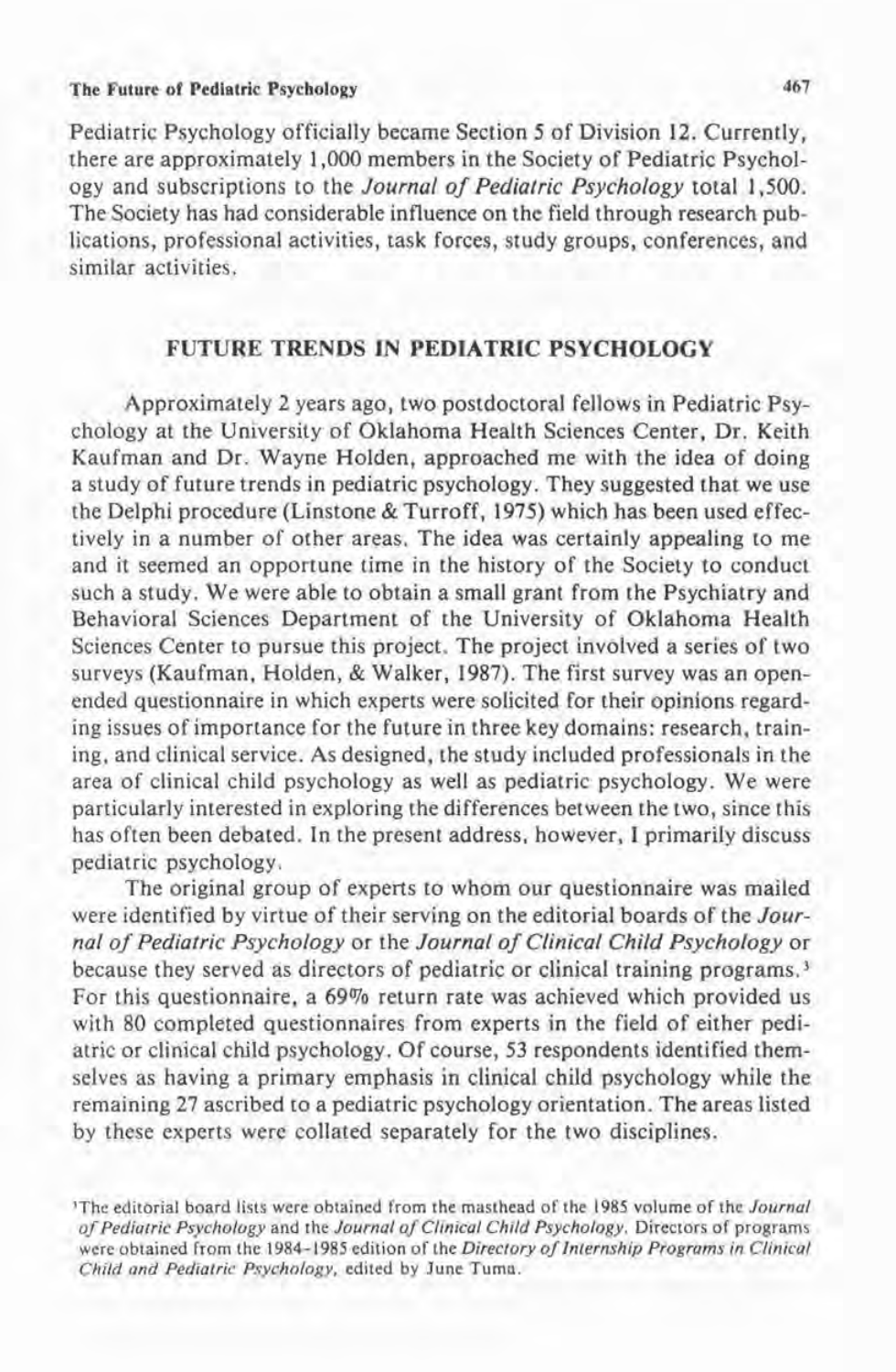**A** second questionnaire was then prepared for each group, listing the topics that had been suggested by the respondents to the first questionnaire. For pediatric psychologists, the second questionnaire was composed of **22**  items considered important for the future of research in pediatric psychology, 14 for training, and 17 for clinical service, making a total of 53 items. The appropriate questionnaire was then sent to the earlier respondents who had identified themselves as pediatric psychologists or clinical child psychologists. They were asked to rank order the 10 most important issues for the future in each of the three areas (research, training, and service). Individuals who did not respond to the first questionnaire were sent both questionnaires and asked to pick one to complete based on their current perception of their orientation. There was a 72% rate of return for this second questionnaire which resulted in 53 responses from clinical child psychologists and **36** from pediatric psychology experts.

The demographic characteristics of the two groups are presented in Table I. In terms of the years of experience, it is obvious that both groups are similar. Examining the amount of time spent in various activities indicates that pediatric psychologists appear to spend slightly more time in research and administration and less time in clinical service than do clinical child psychologists, though these differences were not statistically significant. It is clear from the theoretical orientations identified by the participants that a behavioral approach is the predominant one in pediatric psychology. This was a statistically significant difference between the two groups. Clinical child

| Psychologist Respondents <sup>"</sup> |                       |                            |
|---------------------------------------|-----------------------|----------------------------|
|                                       | Pediatric<br>$N = 36$ | Clinical child<br>$N = 53$ |
| Years of professional<br>experience   |                       |                            |
| Mean                                  | 12.9 years            | 13.0 years                 |
| SD                                    | 1.59                  | 7.75                       |
| Time spent in                         |                       |                            |
| Research                              | 26%                   | 21%                        |
| Administration                        | 22%                   | $16\%$                     |
| Training                              | 23%                   | 25%                        |
| Clinical service                      | 29%                   | 36%                        |
| Therapeutic orientation               |                       |                            |
| Behavioral                            | 63%                   | $36\%$                     |
| Eclectic                              | 25%                   | 30%                        |
| Psychodynamic                         | $0\%$                 | 16%                        |
| Psychoanalytic                        | 3%                    | $4\%$                      |
| Family systems                        | O <sub>0</sub>        | 12%                        |
| Other                                 | 9%                    | 20%                        |

**Table 1.** Demographic Data for Pediatric and Clinical Child

"Data are based on survey conducted by Kaufman et al (1987).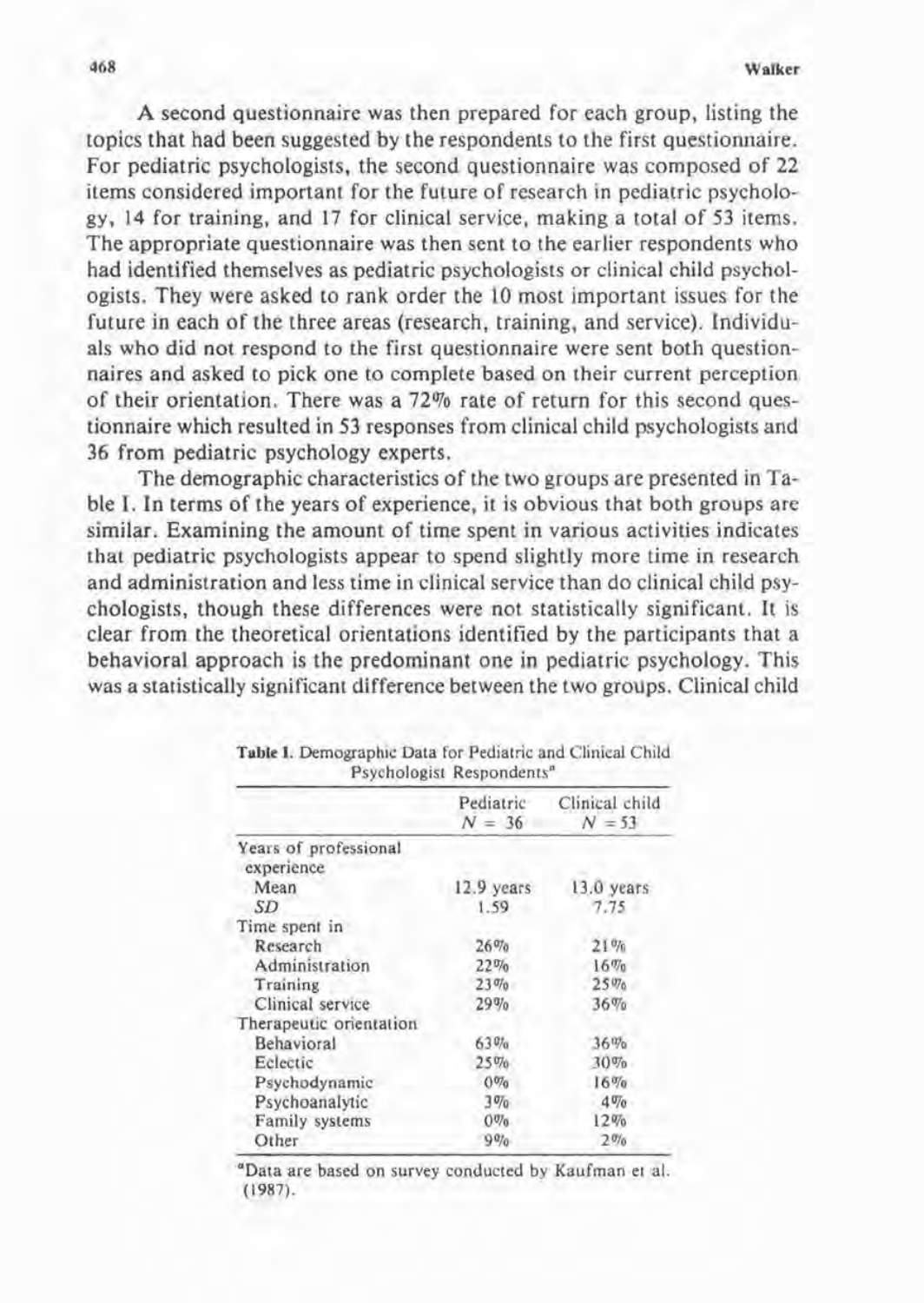| Rank order | Research area                               |
|------------|---------------------------------------------|
| (1)        | Chronic illness                             |
| (5)        | Medical compliance                          |
| (6)        | Neuropsychology                             |
| (2)        | Prevention                                  |
| (7)        | Parenting issues                            |
| (8)        | Early intervention with children<br>at risk |
| (10)       | Child abuse and neglect                     |
| (3)        | Cost/benefit of interventions               |
| (4)        | Treatment effectiveness                     |
| (9)        | Research strategies                         |

**Table 11.** Topical Clusters of Research Areas Considered Important by Pediatric Psychology Experts<sup>a</sup>

"Numbers in parentheses indicate final rank order position for each item. This analysis is based on results from Kaufman et al. (1987).

psychology shows a greater range of theoretical orientations, particularly including more psychodynamic and family systems orientations.

Table I1 presents the pediatric psychology rankings for research. The actual rank of each item is indicated in parentheses. For ease of discussion, I have grouped similar items together. These groupings represent clusters that strike me as having some similarity, but they are not empirically derived from the data. In the first cluster, I have put chronic illness, medical compliance, and neuropsychology. There is clearly an interest in medically related issues in pediatric psychology. In support of this conclusion, Pauline Elkins, a graduate student completing her dissertation under the direction of Michael *C.* Roberts analyzed the content of the *Journal of Pediatric Psychology* from **1976** to **1985** (Elkins, **1986;** Elkins & Roberts, **1988).** Her analysis indicated that during this time **58.5%** of the senior author for articles in this journal were affiliated with medical schools. Further, **43.8%** of the published articles were relevant to medical populations. The experts in the Kaufman et al. **(1987)** study saw this medical emphasis as being of continuing interest for research in pediatric psychology.

The next cluster that I have identified includes prevention, parenting issues, early intervention with children at risk, and child abuse and neglect. This may look like a strange combination, but I think there is a central theme of prevention that runs through these items. It has often been noted that no disease or problem of a medical nature was ever eliminated by treating all of the sick people (e.g., Roberts & Peterson, **1984).** The major diseases that have been brought under control have been dealt with by prevention such as better sanitation, inoculation, and so forth. It is becoming increasingly apparent that prevention and early intervention are the keys to fur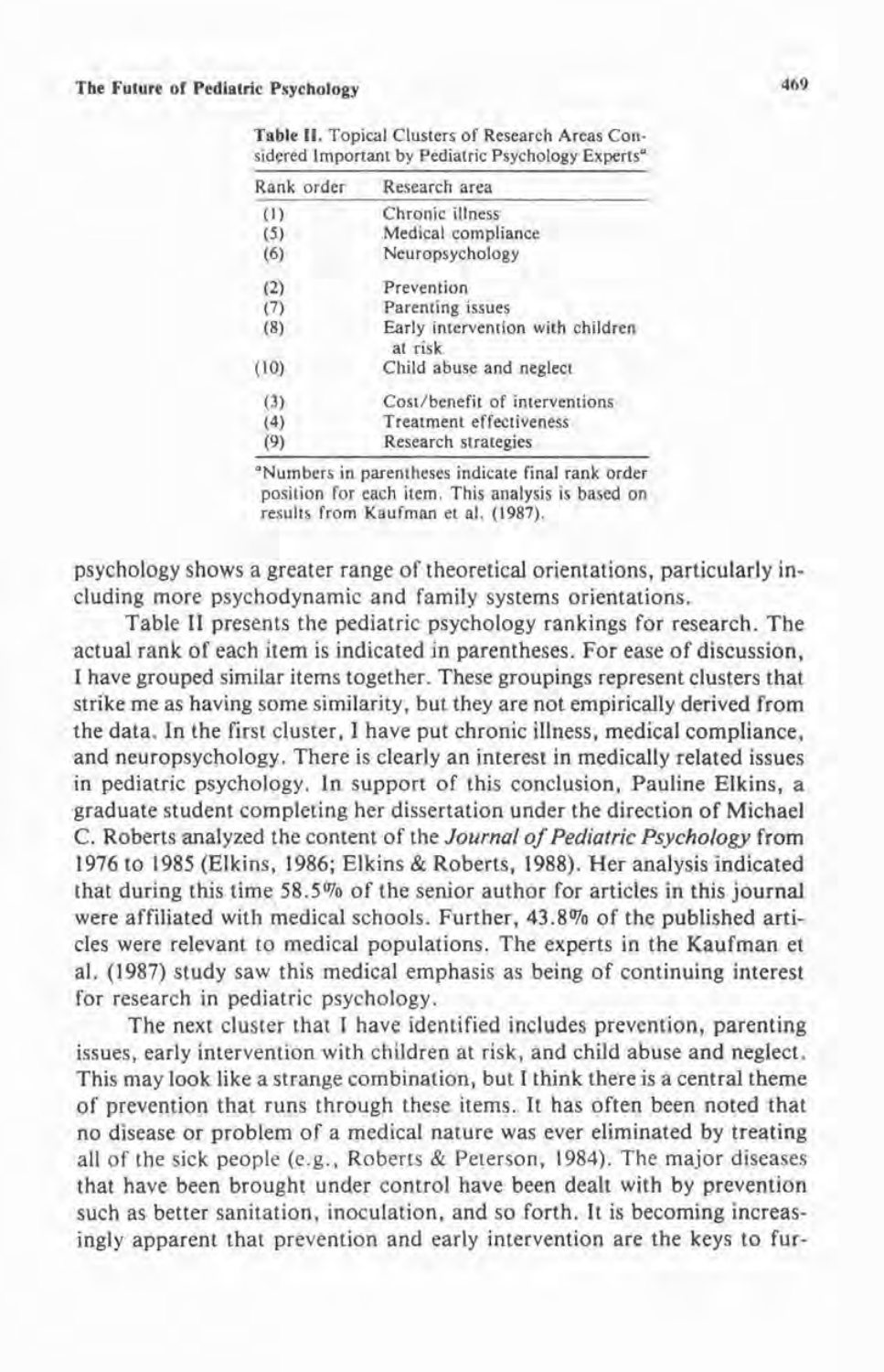thering the overall health and development of children. One of the major ways of accomplishing this is through working with the parents.

Due to factors within our culture, I think it is fair to say that we are currently in the midst of a crisis in parenting. When one considers the number of divorces, single-parent families, and two-career families, with the lack of parental involvement and supervision that often comes with these, one must have considerable concern about the quality of parenting that our children are receiving. I personally experience serious discomfort and concern for the emotional health of future generations.

Child abuse and neglect illustrate this problem. Over the years, I have worked extensively with children who were enuretic, encopretic, hyperactive, or who had behavioral problems. It is enjoyable to work with them clinically and to see them progress and overcome their problems. I had occasionally thought that preventive efforts would be worthwhile and that some problems might have been avoided by early intervention or parent training. However, it was when I began to devote a significant amount of my time to abused and neglected children that I recognized the need for prevention to be imperative (Walker, Bonner, & Kaufman, 1988). It simply is not an acceptable strategy to treat the child after abuse has occurred and to attempt to prosecute the adults responsible. The solution to this problem must be prevention. Anything short of that is totally inadequate and inappropriate. In reality, the same holds true for most problems of children. It is encouraging to see that the experts in the field of pediatric psychology are concerned with these issues and rank them highly.

The next cluster includes cost-benefit of interventions and treatment effectiveness. These no doubt reflect the considerable concern that is expressed nationally with respect to cost containment for medical care. Psychologists suffer in this area due to their lack of a medical degree, their late arrival on the scene as health care providers, and the view that somehow the services they provide are a luxury or an extra. If we are to continue to make our services available to children, and I believe that our services are essential to the welfare of children, we must demonstrate the effectiveness of what we do and present convincing evidence of a favorable cost-benefit ratio for our efforts. If we fail to do that, changes in the policies regarding third-party payment could mean the virtual end of our clinical practice as psychologists. This is a highly important area for research in the next decade.

Finally, we see that there is interest in developing more effective research strategies for the populations and problems with which we deal. With respect to the latter, pediatric psychologists have been innovative and creative, but there is still much room for further development. In particular, it is time for those of us who deal with children to take the lead in developing new research strategies (as we have done in the field of behavioral medicine) rather than continually adapt research and ideas developed on adults to children.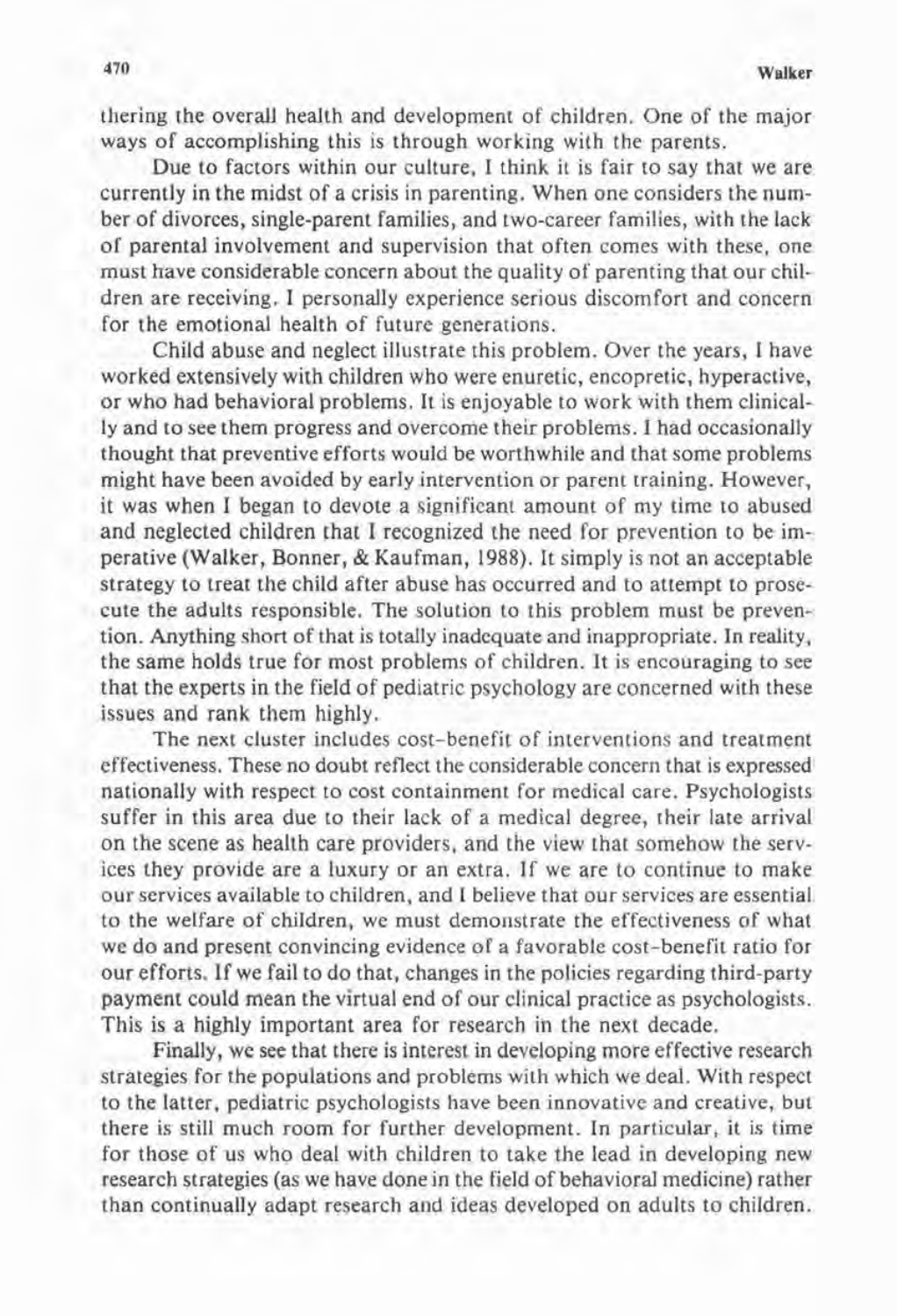| EXPETES        |                                                       |  |
|----------------|-------------------------------------------------------|--|
| Rank order     | Clinical service area                                 |  |
| (1)            | Pediatric behavioral medicine                         |  |
| (2)            | Effective treatment protocols<br>from common problems |  |
| (4)            | Chronic illness                                       |  |
| (6)            | Medical compliance                                    |  |
| (7)            | Neuropsychology                                       |  |
| (3)            | Role in medical setting.                              |  |
| (9)            | Educating other health<br>professionals               |  |
| (5)            | Insurance reimbursement                               |  |
| $\overline{8}$ | Insurance alternatives (e.g.,<br>HMO, PPO)            |  |
| (10)           | Prevention                                            |  |

Table **111.** Topical Clusters of Clinical Service Areas Considered Important by Pediatric Psychology Experts"

"Numbers in parentheses indicate final rank order position for each item. This analysis is based on results from Kaufman et al. (1987).

Table **111** presents the 10 items ranked most highly by pediatric psychologists for future development in the area of clinical service. As with Table 11, the actual ranks are indicated in parentheses and the items have been grouped in clusters for purpose of discussion. Again, we have a cluster which includes pediatric behavioral medicine, chronic illness, medical compliance, and neuropsychology. In this particular cluster I have also chosen to include effective treatment protocols for common problems. These items all have to do with providing services that are needed in a medical setting.

The second cluster has to do with our role in the medical setting and educating other health professionals. The definition and role of pediatric psychology has been one of considerable debate over the years. In 1967, Logan Wright described the pediatric psychologist as "any psychologist who finds himself dealing primarily with children in a medical setting which is nonpsychiatric in nature." In 1979 I attempted to further delineate the uniqueness of the pediatric psychologist by noting that the pediatric psychologist differs from the traditional clinical child psychologist first in conceptualization (Walker, 1979). That is, pediatric psychology may be viewed as a speciality within behavioral medicine that deals with the behavioral and developmental problems of children while the clinical child psychologist is more aligned with mental health and psychiatric models. Second, the pediatric psychologist differs from the clinical child psychologist in terms of the point of intervention (pediatric clinics rather than mental health centers). And finally, the pediatric psychologist differs in terms of the nature of intervention (short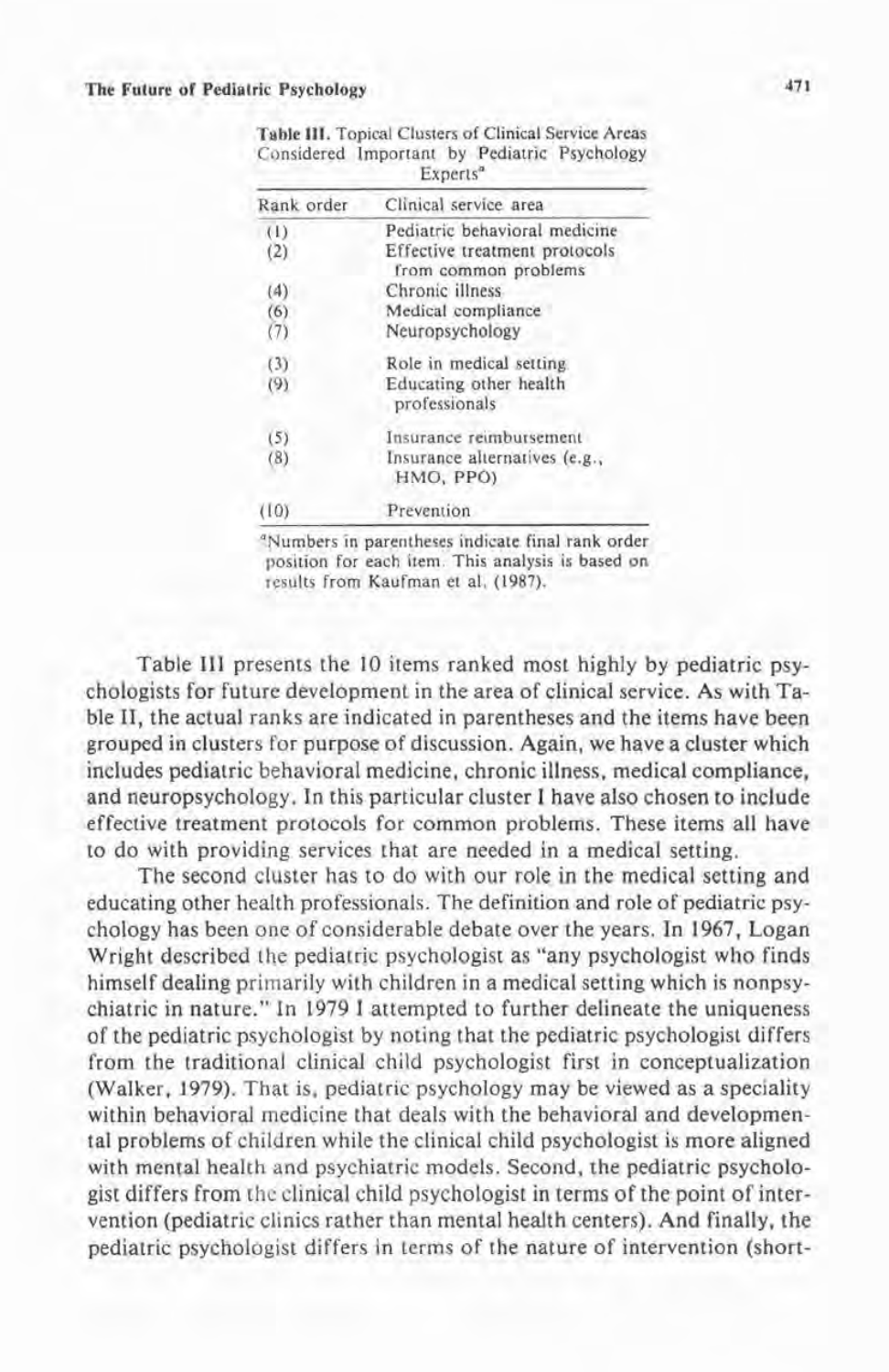term and consultation vs. long-term treatment). Ideally the pediatric psychologist attempts to do for the behavioral/emotional health of the child what the pediatrician does for physical health. That is, the pediatric psychologist follows the child from birth to maturity providing anticipatory guidance regarding proper care as well as assessing problems when they occur and either providing treatment or referring to other specialists while retaining the role of care coordinator and child advocate.

It has been pointed out that pediatric psychologists were practicing child behavioral medicine before the general field of behavioral medicine developed (Carter, Bendell, & Matarazzo, 1985). To the present, the role of the pediatric psychologist has been largely in medical school and university settings, with medical school settings predominating. Psychologists in these settings have conducted basic research on children's problems, particularly those with a medical emphasis, consulting with pediatricians, and participated in the training of physicians. Thus, it would be fair to say that historically the paradigm for the pediatric psychologist has been a scientist-professional working in a medical school and collaborating with pediatricians in performing their duties (Roberts, 1986).

However, I think the trend in the next few years is going to be for more and more pediatric psychologists to be in private practice and to work in clinics or hospitals that are multispecialty centers for health care. **A** major trend in the provision of health care is for the solo practitioner to disappear and be replaced, on the one hand by major multidisciplinary.clinics where a wide range of medical specialists are present, and on the other hand with drop-in clinics where one can be seen immediately, without an appointment, for minor and emergency care. It is interesting to think of this, by analogy, to the trends that have taken place with respect to grocery stores. The old "Mom and Pop grocery" is virtually nonexistent. In its place, we have, on one hand, supermarkets with departments that, in addition to groceries, sell everything from hardware and auto parts to toys and clothing. On the other hand, there are small convenience markets where one can stop and buy a few items at odd items of the day or night. Pediatric psychologists can readily fit into the multidisciplinary clinic model provided they are able to present evidence that they have effective treatment protocols and that they are cost effective. They should be available, on call, to minor and emergency care centers. It is essential that we begin training our students for this kind of career. Due to the fact that the field of pediatric psychology itself is young, the majority of faculty in the medical schools are young. It will not be long before medical school faculties will be saturated with academic pediatric psychologists. The next wave of graduates will have to go into private patient care arenas where they will be confronted with the trends noted above. Educating other professionals as to who pediatric psychologists are and what they can offer will be crucial in their acceptance in the market place.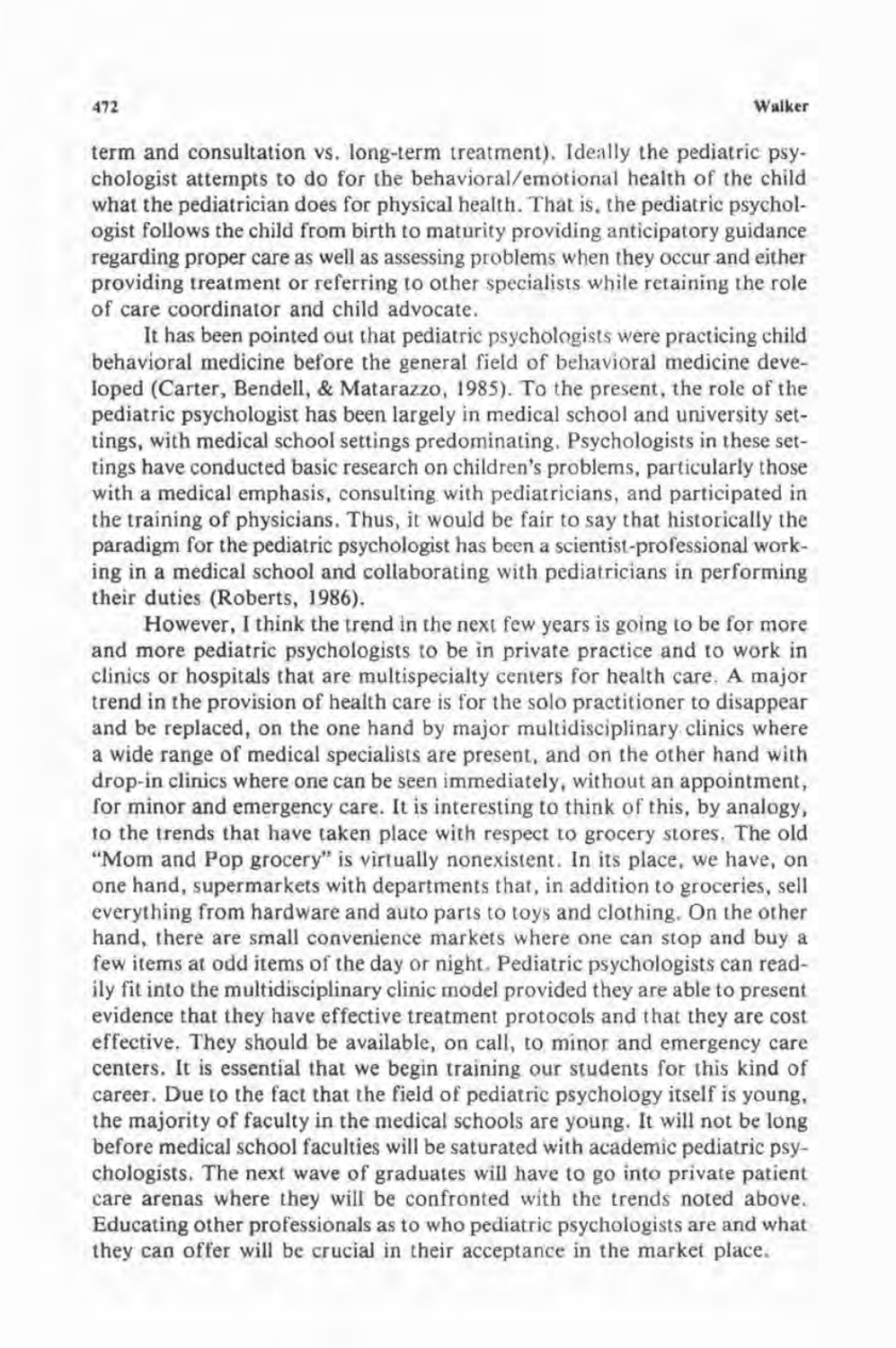The next cluster is insurance reimbursement and insurance alternatives. I have already commented on this under research and it is obvious that much of what I said regarding the previous cluster having to do with our role in the medical setting is appropriate in this context also. One additional comment that I think important is that, as psychologists, we must become much more aggressive and adept at influencing legislation. The major shaping of the health professions is going to be provided by Congress through legislation and by private companies following the lead of Congress in their policy determinations. We must mobilize and become aggressive at making legislators aware of the contributions we make. If they are unaware of us, we will not be included in legislation and if we are not included, we will essentially cease to exist.

Finally, prevention is again listed as an area of importance in clinical practice for the future. It is interesting to note that, with respect to clinical services, prevention is ranked 10th. This is no doubt due to the fact that it is very difficult to obtain reimbursement for prevention activities. Federally funded projects attempt to correct that difficulty, but it is difficult to get people to pay to prevent a problem. The motivation to act generally does not reach a critical level until people are actually faced with the problem. This is one of the major obstacles to producing effective prevention. Unfortunately, prevention is also not as personally rewarding to the service provider as is individual psychotherapy. I have never had anyone come by my office or write me a letter thanking me for doing something that prevented children from developing problems. Yet, patients that I have treated personally frequently do so.

Table IV presents the 10 most highly ranked items having to do with training in pediatric psychology (actual ranks are in parentheses, clusters are

| Rank order        | Training area                                                       |
|-------------------|---------------------------------------------------------------------|
| (1)<br>(8)        | Brief treatment techniques<br>Consultation and liaison              |
| 4)<br>(6)         | Residency model<br>Specialty model<br>Standard curriculum           |
| (3)<br>(5)<br>(9) | Biological and medical issues<br>Chronic illness<br>Neuropsychology |
|                   | Funding                                                             |
| (10)              | Prevention                                                          |

Table IV. Tropical Clusters of Training Areas Considered Important by Pediatric Psychology Experts<sup>®</sup>

"Numbers in parentheses indicates final rank order position for each item. This analysis is based on results from Kaufman et al. (1987).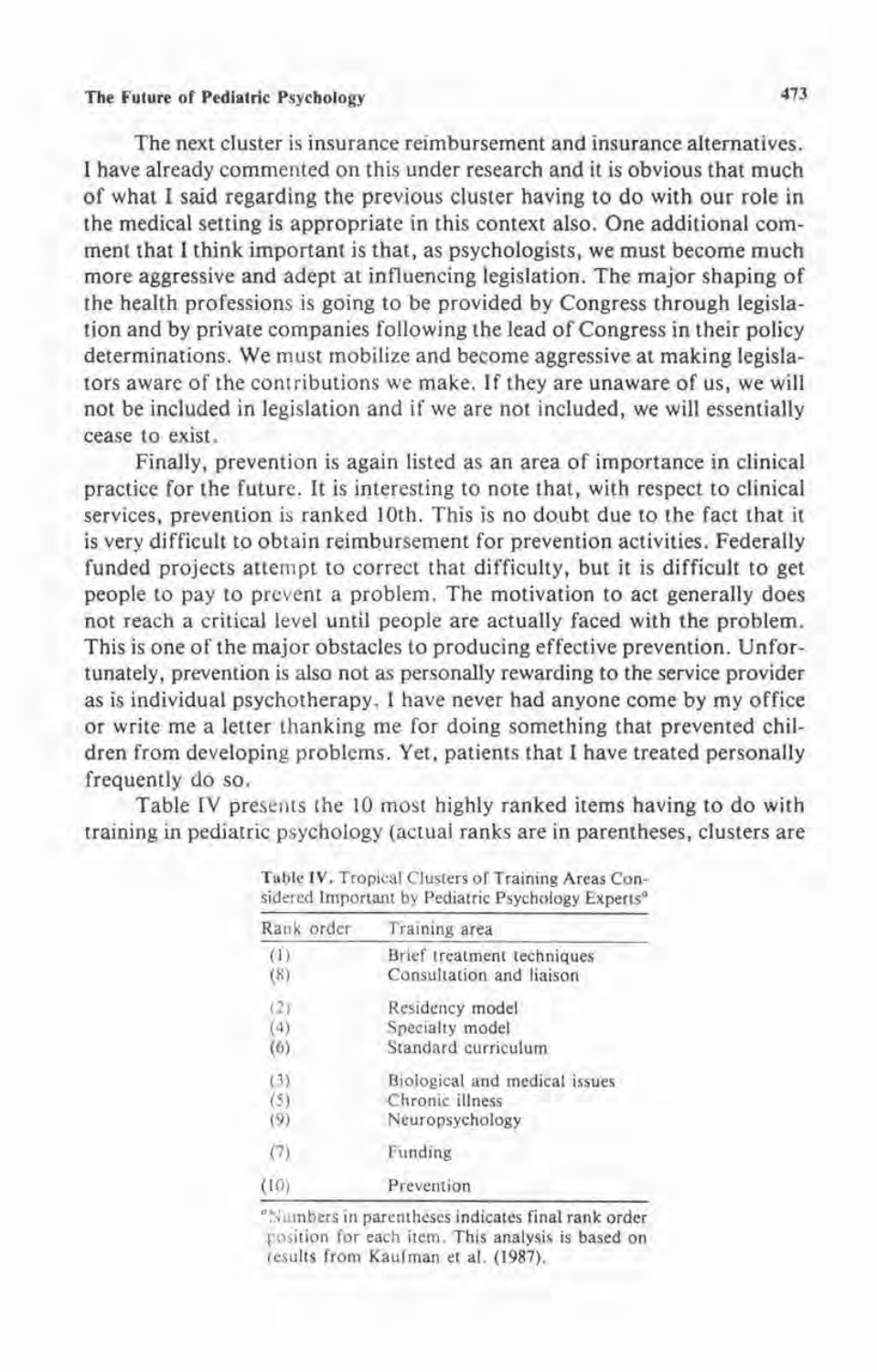to facilitate discussion). I have grouped brief treatment techniques and consultation-liaison together. One of the major roles of the pediatric psychologist is brief intervention, assessment, and consultation and liaison with other professionals (Walker, 1979; Walker, Miller, & Smith, 1985). Thus, this must be a focus of training in pediatric psychology. Helping compulsive graduate students and interns learn to use brief techniques is no easy task. Training students in focused interviewing, the ability to make quick decisions, and to implement interventions promptly should be a major goal of training.

The second cluster I have identified has to do with the model and curriculum for training in pediatric psychology. There is certainly much debate in this area. Over the years there have been a number of issues within this debate. For example, there has been the issue as to whether pediatric psychology is a subspecialty of clinical child psychology or whether it is sufficiently different to constitute an entirely separate discipline. Most would agree that it is a subspecialty under clinical child psychology that emphasizes behavioral medicine (e.g., Roberts, Maddux, Wurtele, & Wright, 1982). Also, there has been the question of the level at which pediatric psychologists should be trained. Currently, there are no universities that offer a PhD in pediatric psychology. However, there are an increasing number of graduate schools that offer a course or two in this area along with practicum training and which have individuals on the faculty who are identified as pediatric psychologists in terms of their primary orientation.

Should there be increasing training at the graduate level and should there be degrees specifically in pediatric psychology? Most pediatric psychologists develop their orientation during an internship or postdoctoral experience in a medical setting working with pediatric psychologists and pediatricians. This has led to the suggestion that the field of pediatric psychology might be modeled after the medical residency system in which the individual would spend a year in internship followed by another year or two or more in residence in order to continue study and development in the area of pediatric psychology. This is an intriguing possibility and might be very appropriate for pediatric psychology. However, the item in the list having to do with funding would be a problem. Funding such elaborate and advanced training would be difficult and it will become increasingly difficult as cost containment efforts and budget constraints increase in the future.

The specialty model and standard curriculum appear to relate to the possibility that was explored at the Hilton Head Conference. In 1985, a conference was held at Hilton Head (Tuma, 1985) in which leading pediatric psychologists and clinical child psychologists from around the country met to determine whether it would be possible to identify specific courses and experiences that would be necessary and sufficient to produce a clinical child specialist who could be so identified and would be uniquely trained for such a role. In this conference, no such specialty prototype emerged. However,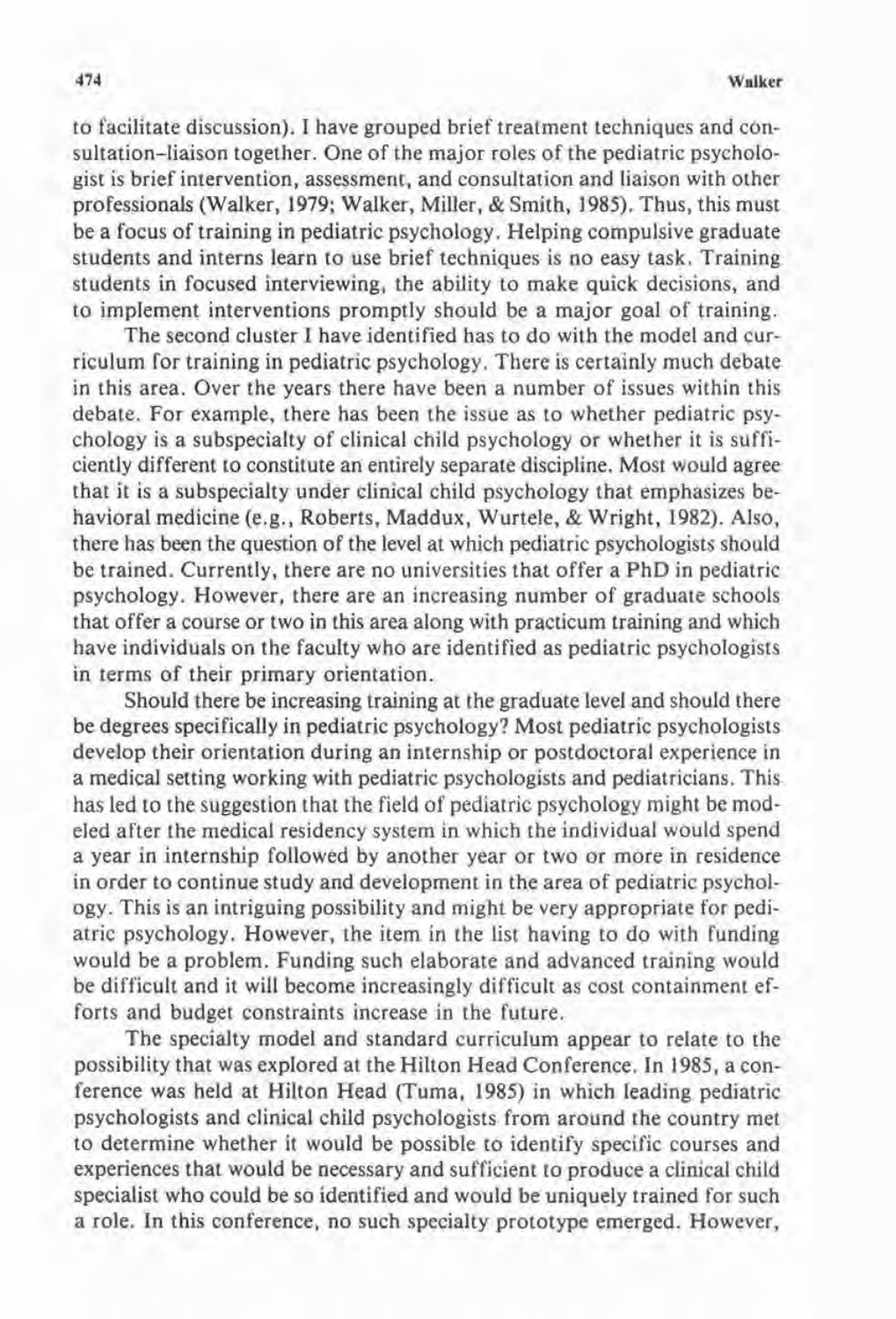this is a continuing area of interest and will likely become a reality in the future. It is an intriguing question as to where pediatric psychology will be included in this. Will it be an additional specialty under clinical child psychology or will it have its own status? Exactly what will be required for pediatric psychology and how will these experiences differ from other areas of training for work with children?

The next cluster has to do with biological and medical issues, chronic illness, and neuropsychology. I have put these items together because they suggest that a reasonable foundation in medicine and biological psychology are required for effective training in pediatric psychology. Adequate training for the practice of pediatric psychology requires a basic knowledge of psychological research and theory, in-depth exposure to child development, knowledge of child assessment and intervention strategies, principles of behavioral medicine, and the biological bases of illness and health. The latter, biological bases of illness and health, is the area in which most training programs are deficient. We attempt to accomplish this training by assigning readings to students and by having them attend lectures or have private conversations with physicians who can familiarize them with a disease process that is present in one of their patients. However, the time has come to provide a much more systematic and comprehensive coverage of this material for the student of pediatric psychology. This might be a good project for the Society of Pediatric Psychology to pursue with some group such as the American Academy of Pediatrics. It should be possible to prepare a series of study guides along with videotapes and other instructional aids that could be used as a training program for the pediatric psychologist. Trainees might be exposed to this program in the first few weeks of their internship or postdoctoral fellowship.

Finally, we have the remaining items of funding and prevention. I have already said a considerable amount about prevention and it should certainly not be overlooked in the training of pediatric psychologists. In fact, if anything is to be done in terms of research or practice in prevention there must be an increased emphasis on this in training.

Funding will be an increasingly difficult problem. Many internships and fellowships have gone out of existence as funds ceased to be available. It is essential that we seek more effective and creative ways of providing stipends for our students. The quality of a training program depends greatly on the level of stipend support available for the students. Nevertheless, in spite of all efforts, we may well be headed for a situation where there will be available more unfunded internships and fellowships as well as increasing pressures upon trainees to generate, through patient care, sufficient income to pay for the stipends that are provided. If we do find ourselves in that position, it is essential that we strive to maintain excellence and quality in the educational aspects of the experience in spite of the clinical demands,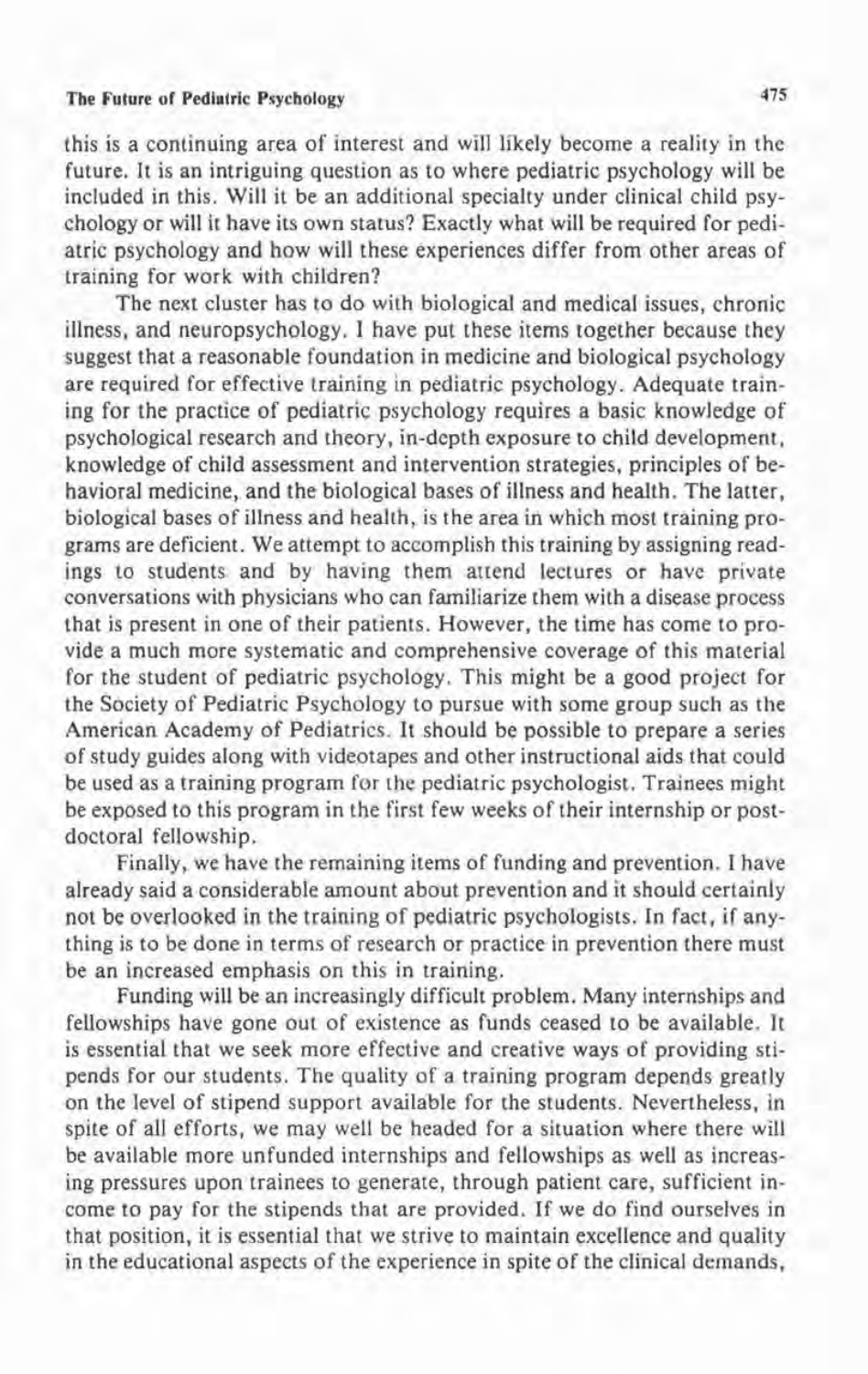rather than simply yielding to the clinical demands and allowing the trainee to provide menial labor for a year or two following which they receive certification as competent to practice.

### **CONCLUSIONS**

One thing is clear. We are living in the midst of considerable changes taking place in universities, hospitals, communities, and social agencies. There are also dramatic changes taking place in families and in our culture. The role we play as pediatric psychologists in the future will largely depend on decisions we make now. I think the present data provide us with very useful information regarding the important areas to consider and I trust we will ponder these in order to take effective proactive stances rather than reacting with too little, too late.

#### **REFERENCES**

- Anderson. J. E., (1930). Pediatrics and child psychology. *Journal of the American Medical Association, 95,* 1015-1019.
- Carter, B., Bendell, D., & Matarazzo, J. (1985). Behavioral health: Focus on preventive child health behavior. In A. Zeiner, D. Bendell, & C. E. Walker (Eds.), *Health Psychology: Treatment and research issues* (pp. 1-61). New York: Plenum Press.
- Elkins. P. D. (1986). *Journal of Pediatric Psychology: A content analysis reflects the scientific and professional history of pediatric psychology.* Unpublished doctoral dissertation. University of Alabama, Tuscaloosa.
- Elkins, P. D., & Roberts, M. C. (1988). *Journal of Pediatric Psychology:* A content analysis of articles over its first 10 years. *Journal of Pediatric Psychololgy,* 13, pp. 575-594.
- Kagan, J. (1%5). The new marriage: Pediatrics and psychology. *American Journal of Diseases of Childhood, 110,* 272-278.
- Kaufman, K., Holden, W., & Walker, C. E. (1987). *Future directions in pediatric and clinical child psychology.* Unpublished manuscript.
- Linstone, H., & Turroff, M. (1975). *The Delphi method: Techniques and applications.* Reading. MA: Addison-Wesley.
- McReynolds, P. (1987). Lightner Witrner: Little-known founder of clinical psychology. *American Psychologist,* 42, 849-858.
- Roberts, M. (1986). *Pediatric psychology: Psychological interventions and strategies for pediatric problems.* Elmsford, *NY:* Pergamon.
- Roberts, M. C., Maddux, J., Wurtele, S. K., & Wright, L. (1982). Pediatric psychology: Health care clinical psychology for children. In T. Millon, C. J. Green, & R. B. Meagher (Eds.), *Handbook of clinical health psychology* @p. 191-226). New York: Plenum Press.
- Roberts, M., & Peterson, L. (1984). Prevention models: Theoretical and practical implications. In M. Roberts & L. Peterson (Eds.), *Prevnetion of problems in childhood: Psychological research and applications* (pp. 1-39). New York: Wiley.
- Tuma, J. M. (Ed.). (1985). *Proceedings: Conference on training clinical child psychologists.*  Baton Rouge: Section on Clinical Child Psychology. American Psychological Association.
- Walker, C. E. (1979). Behavioral intervention in a pediatric setting. In J. R. McNamara (Ed.), *Behavioral approaches to medicine: Application and analysis* (pp. 227-266). New York: Plenum Press.